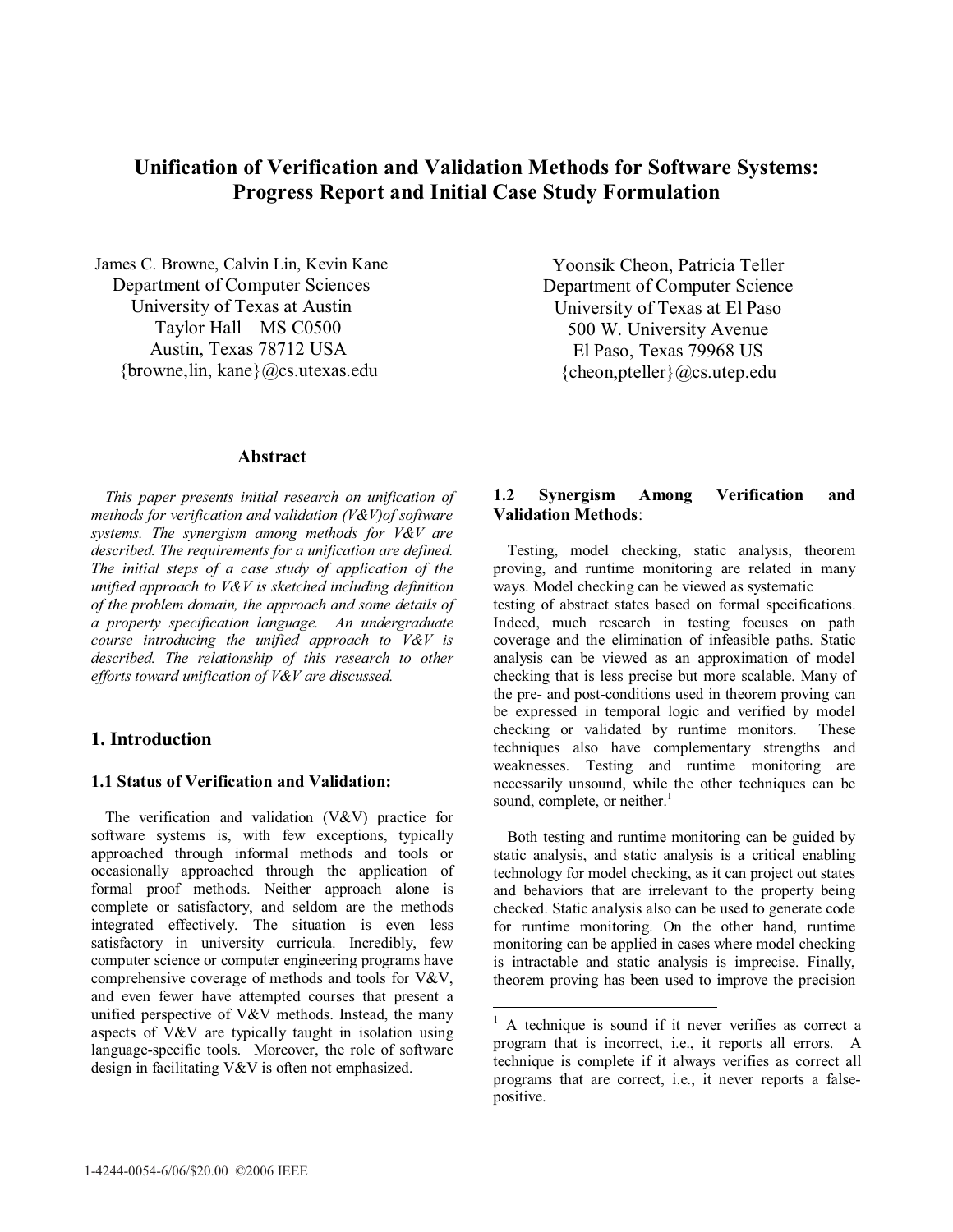of model checking. The relationship between model checking and static analysis is worth particular attention. Both model checking and static analysis are state space analysis techniques that can verify typestate properties [13], but the former explores each execution path in a depth-first manner while data-flow analysis produces an approximate answer by merging results at various control flow merge points. Thus, model checking can be viewed as path-sensitive data-flow analysis, and data-flow analysis can be viewed as a method of approximating model checking. In gross terms, the two approaches represent different tradeoffs between precision and scalability. Model checking and static analysis have traditionally operated on different program representations, but even these are converging as recent work in BDD-based pointer analysis has used symbolic representations to greatly improve scalability [15, 3]. A key aspect of this project is to further develop the synergies between these two approaches. Finally, theorem proving has also been integrated with other verification methods [9].

## **1.3 Opportunity**:

 Given the potential synergies of testing, program analysis, and model checking, and given the increasing maturation of these techniques, it is now feasible to intergrate these complementary approaches to V&V. It is therefore logical to organize, structure, and present a comprehensive approach to V&V that is languageindependent, although tools will always be languagespecific. This knowledge can then be used to select methods and tools for V&V of a particular programming paradigm or language.

 It is also noteworthy that the hardware development community has begun to unify verification by integrating simulation and model checking techniques [1].

## **1.4 Definitions**:

 There are numerous definitions in the literature of Verification and Validation (V&V). The following are from the IEEE standards.

- *Verification*  "Confirmation by examination and provisions of objective evidence that specified requirements have been fulfilled."
- *Validation* "Confirmation by examination and provisions of objective evidence that the particular requirements for a specific intended use are fulfilled."

 In the context of software development, verification is the activity that ensures the work products of a given phase fully implement the inputs to that phase, or "the product was built right." Validation, in its simplest terms, is the demonstration that the software implements each of the software requirements correctly and completely, i.e., the "right product was built."

 In the context of this proposed research, V&V means the determination that a software system meets its specifications beginning with analysis and design and continuing throughout implementation. The focus is on a comprehensive approach to determining that the specifications are met.

We believe that while in an ideal world software would be specified and developed with formal and rigorous methods, it is also important to enhance the effectiveness of V&V for conventional software development methods. Therefore, conventional software development methods as typically taught in computer sciences departments are the targets for the integrated approach to V&V proposed herein.

 The following informal definitions give perspective on our approach to integration.

- *Testing* Determines the correctness of the execution of a program for a given initial condition and input set.
- *Static Analysis* Determines program properties such as data-flow paths and control flow paths that can be deduced from the static structure of the program.
- *Model Checking* Determines the correctness of a temporal property for the executions of a program for all initial conditions and inputs.
- *Formal Proof* Determines whether a program conforms to a specification of behavior, usually an input/output relation for all executions of the program.
- *Runtime Monitoring* Dynamically checks whether the execution of a program conforms to a specified condition.

## **1.5 Motivation**:

 Computers are increasingly assuming central roles in safety- and security-critical systems, leading to dire consequences of viruses, worms, and software faults. Almost all of these viruses, security attacks, and equipment malfunctions are due to flaws in software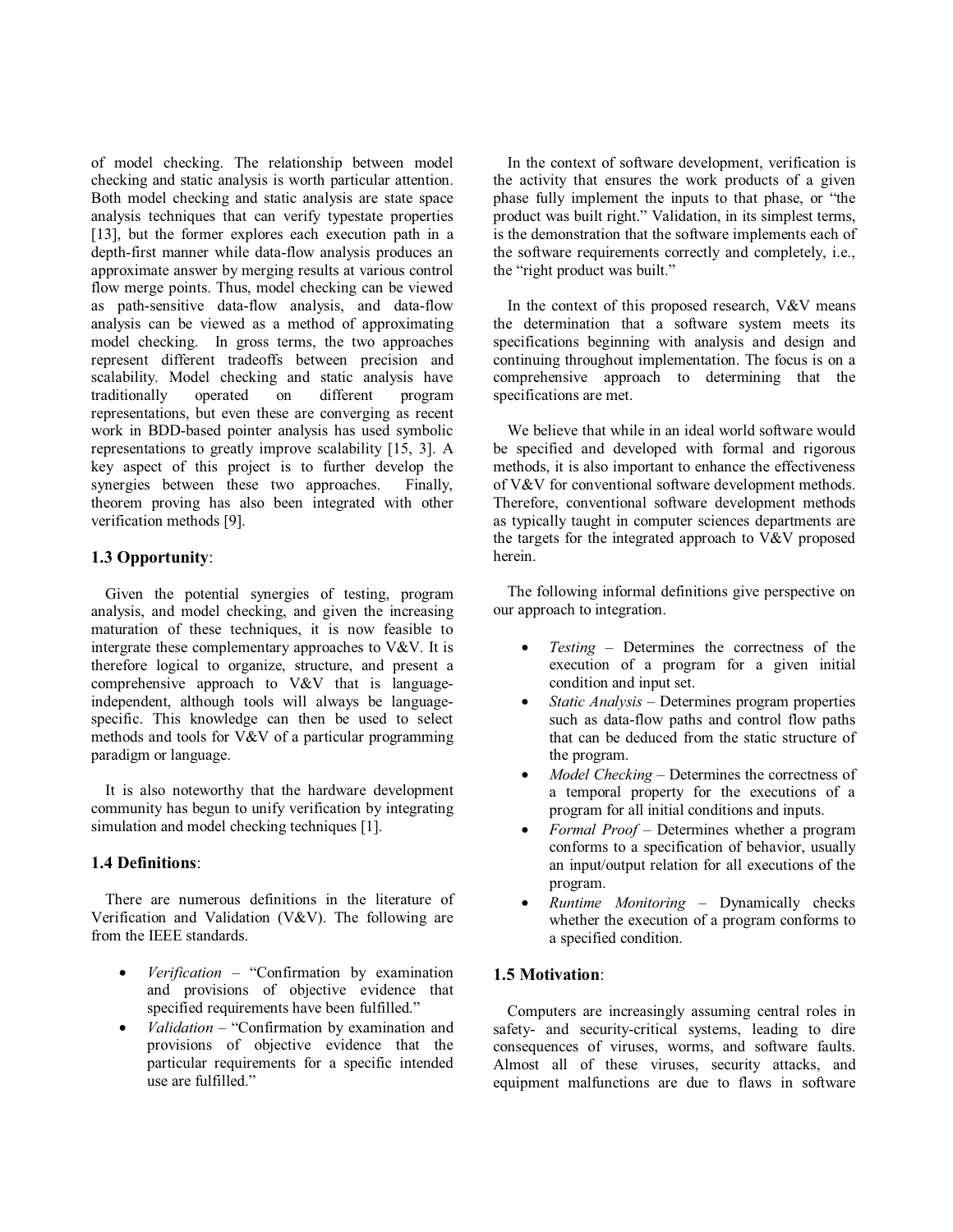design and implementation that could have been found by a truly comprehensive and well-structured process to verify and validate the properties and behaviors of the software. Additionally, there are specifications for information flow, which are sometimes called security policies, and the design and implementation of these security policies also must be verified and validated. The methods needed to verify and validate the security policies largely overlap with those needed to verify and validate other types of specifications.

 This work is further motivated by the increasing role of concurrency and parallelism in embedded and control systems. Conventional testing of concurrent, parallel, and distributed systems remains relatively weak despite considerable research. Model checking, on the other hand, is naturally suited to the verification of such systems.

## **1.6 Paper Contents**

 The balance of the paper is organized as follows. Section 2 gives the requirements for a unification of V&V for software. The initial case study where the unification is being piloted is defined and described in Section 3. Section 4 mentions some related work that has influenced our approach. The content for an undergraduate course on the unified approach is given in Section 5. Future research, both short term and long term, are sketched in Section 6.

## **2. Requirements for Unification**

The requirements for an effective unification include:

- A unified property specification language incorporating provision for representation of domain specific properties,
- A taxonomy for classification of properties with respect to applicability of verification and validation methods, and
- An abstraction/translation capability for translation of properties in the "universal" PSL to the property specification languages of method specific tools and generically specified system models into representations for language and method specific tools.
- A software design model which enables compositional reasoning over the entire system.

#### **2.1 Unified Property Specification Language:**

 The unifying conceptual element for unification is a "universal" property specification language that spans properties that can be validated by testing or runtime monitoring or are verifiable by static analysis, model checking, or proof methods. This unification enables a systematic approach whereby properties can be verified by static analysis, testing, or model checking or be compiled to runtime monitors as appropriate or required. This comprehensive view of system behavior also serves as a powerful tool for documentation. The only example of a unified property specification language with which we are familiar is the Property Specification Language (PSL) [1] developed by the Acellera Consortium for simulation-based testing and model-checking-based verification of hardware systems. The Acellera PSL is a general version of a future time temporal logic which can be translated to several well-known forms of temporal logic. The Acellera PSL has domain specific operands and operators to facilitate formulation of properties of clocked hardware systems. For example, it incorporates a clock that can be modified for use in specification of performance properties.

#### **2.2 Property/System Classification:**

 The appropriate choice of method and tool to verify or validate a given property is dependent upon both the property and the system. There currently exists no There currently exists no systematic method for mapping property/system characteristics to the most effective methods or tools for the property system pair. The classification will require characterizations of properties, systems and methods and tools in operational terms.

#### **2.3 Unification of Method/Tool Implementations:**

 The unifying implementation technology of the proposed approach is integration of static analysis, testing including coverage analysis, translation/abstraction of the program to a model checkable representation, and generation and insertion of runtime-monitoring code based on the property specification language. Model checking is based upon translation/abstraction of the software representation to a model-checkable representation. The translation/abstraction infrastructure will be extended to verify static properties specified in the property specification language. Runtime monitoring will be accomplished by source-to-source transformation of the software representation based on the program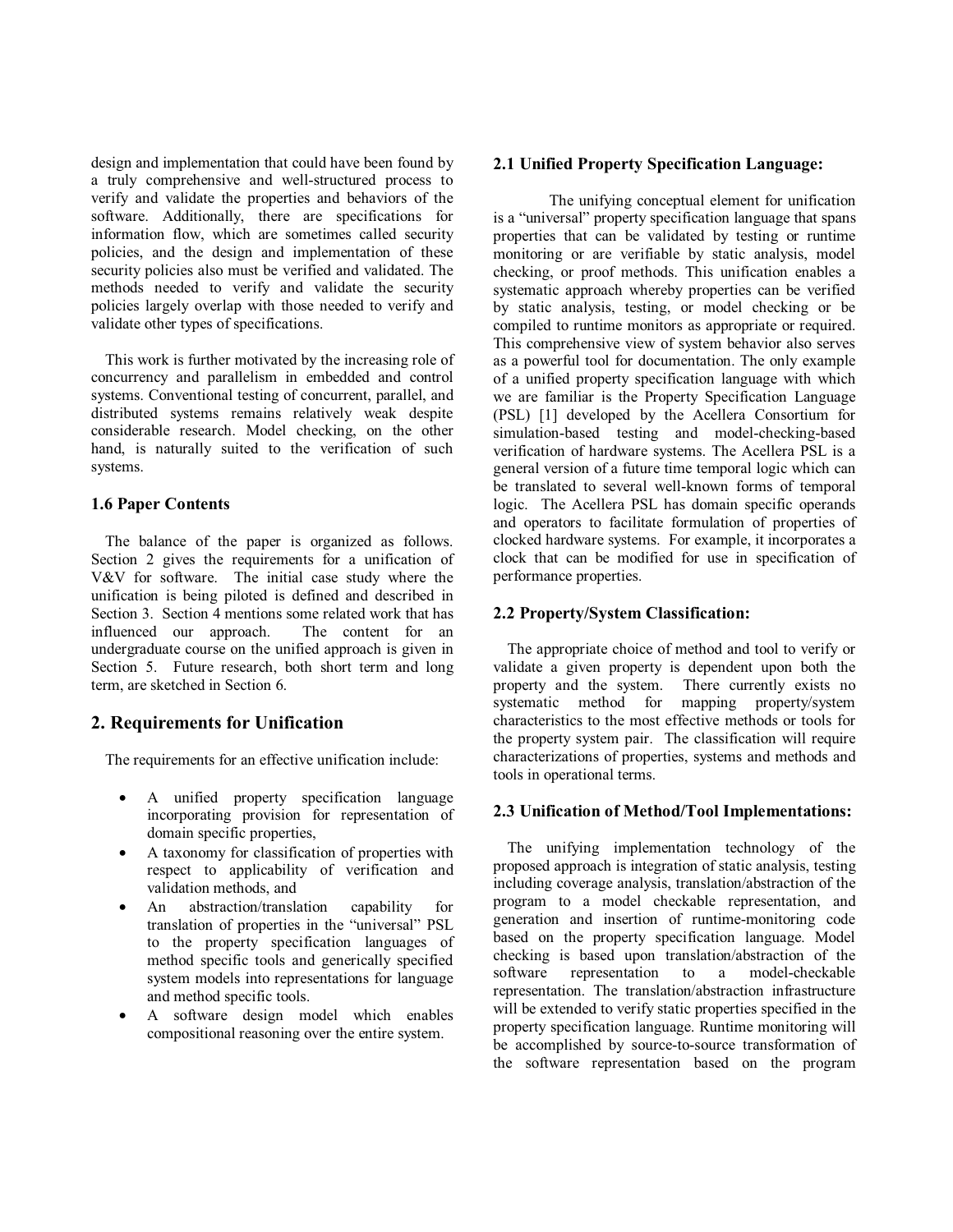analyses built into the translation/abstraction and program analysis infrastructure.

#### **2.4 Software Design Model**

 Rigorous componentization is the software design model used in this study. The example system and the property specification language are based on self describing components. A self-describing component has its properties specified in its interface. This enables compositional reasoning by enabling representation of components by their properties in the verification of compositions of components.

## **3. Initial Case Study for UVV: Access Control for Distributed Systems of Services**

 The content of subsections 3.1, 3.2, 3.3, 3.4 and 3.7 are summarized from Kane and Browne [8]. More detail can be found in [8].

#### **3.1**

 Access control systems are typically formulated in three stages: formulation of a policy, representation of that policy as a scheme, and finally realization of that scheme in an implementation. An access control policy is a definition of how a system should provide or deny access which can range from an abstract statement like, "only users on this list should have access," or "only" users who have given me service in the past should have access," to programs in policy languages with executable semantics. An access control scheme, as defined by [14], is a state transition system in which access control decisions are specified as changes of state in an appropriate representation such as an access control matrix. A set of access control schemes is an access control model.

#### **3.2 System Architecture**

 A distributed system of services is constructed from a set of nodes, each of which hosts one or more services. Services are active entities which provide their own access control as opposed to passive resources which do not. The nodes (services) are connected by a network that provides bi-directional communication and a mechanism for discovering other services. Each service interacts with other services through an interface, which is the portion of the service exposed to the network. An interface is a set of operations, which are individual units of functionality invoked by users. In the context of an

interaction between two services, we refer to the user as the service invoking the operation, and still refer to the service as the service providing the operation. Human operators are abstracted as services which provide no operations, and so only ever play the part of users. We split the interface into the interface mediating requests made to the service, as well as requests made by the service.

 We assume there are cryptographic primitives available for establishing private channels between two services, and also for guarding protected objects against tampering.

## **3.3 Formulation of Access Control for Distributed Systems of Services**

 The access control problem is then specified as a state transition system where:

- The states and state transitions are for an access matrix and an associated trust matrix.
- Trust matrix entries are trust values held by services about other services.
- Transitions in access control matrix result from granting and delegation of contractually limited capabilities which are defined following.
- Transitions in trust matrix result from yet to be defined trust computations.

 Since the state of the system will be distributed across the set of services comprising the system, the information content of the access control matrix will be distributed<br>across the services. This means that access control This means that access control enforcement cannot always be by prevention but may be by detection and update of the trust matrix.

 Access control is designed and implemented in terms of contractly limited capabilities (CLC's). A basic capability [12] is a self-validating credential that provides access to a resource. It is both a reference to a resource and a set of access rights on it. Possession of a capability implies authorization, and so the access control decision is only validating the capability. For example, in an operating system on a single host, a user holds a set of capabilities to files in the file system in a special memory segment, and presents a capability to the kernel in order to execute a desired operation on a file. These capabilities can then be copied to other users to delegate all or part of a user's authority to another. Capabilities are kept in tables, where they are mapped to particular functions or operations, so that validation is mapping it to a valid operation; if no such mapping exists, the capability is by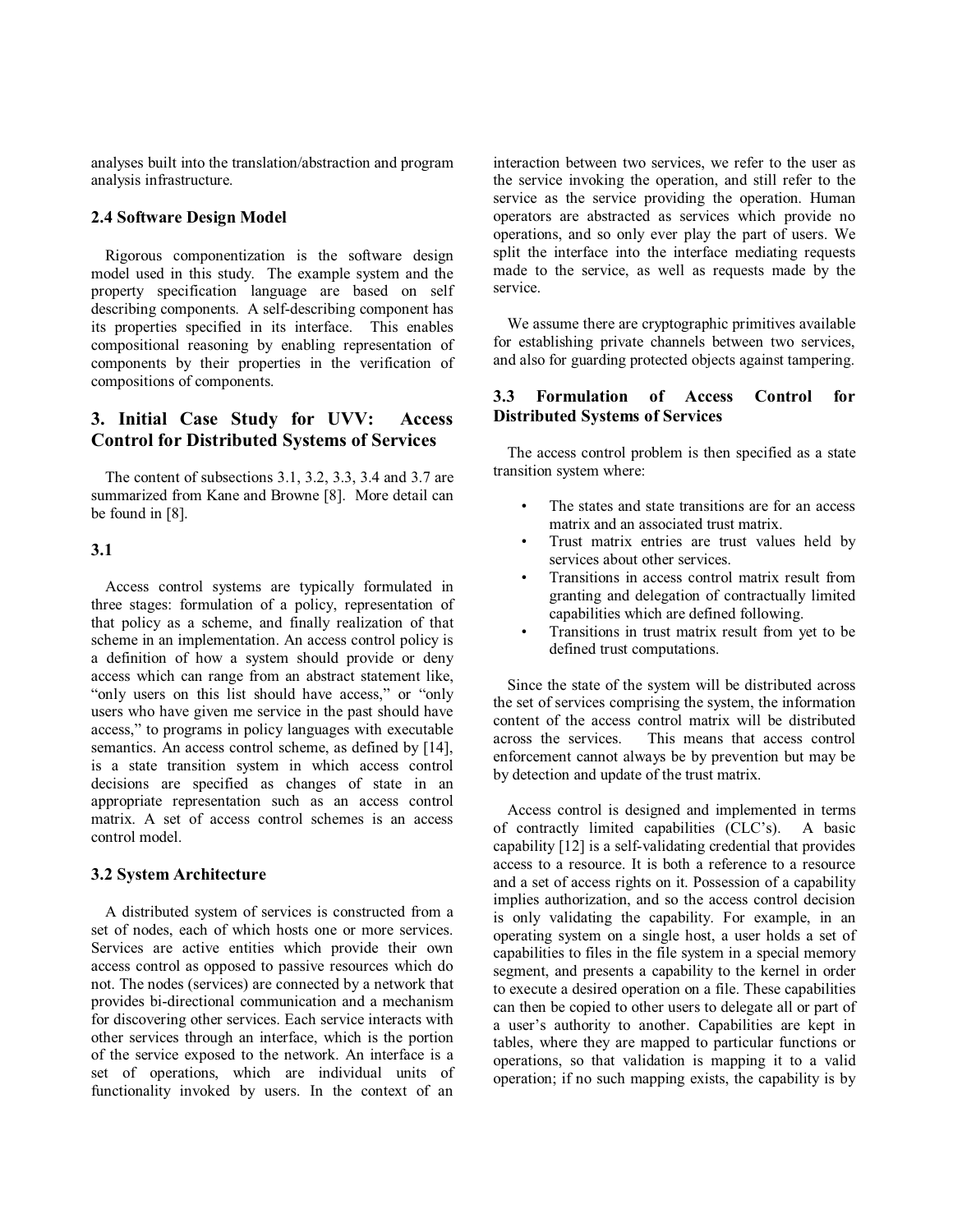definition invalid. In this way, verification is reduced to function/operation table look-up.

 The properties to be established are that grants of capabilities conform to the stated policies in terms of values in the trust matrix and the access matrix and that access to the operation for which a capability is granted is accepted or declined in conformance to the stated policies in terms of the values in the access matrix and the trust matrix.

#### **3.4 Contractually-Limited Capabilities**

#### *Definitions*

 A contract is a set of access rights on the invocation of a capability by the user<sup>2</sup>. It is represented as a (possibly stateful) function evaluated by the service at the point of invocation. Input to this function is operation-dependent, but consists of the capability and parameters used in the invocation, together with any state the operation is programmed to use in its decision. The function then returns true or false to indicate whether the invocation should be serviced.

• A contract can specify any condition expressible in the programming language in which the contract is written.

A contractually-limited capability is a 6-tuple (I, O, K, C, P, S), where:

- I is a pointer into the operation table of the service component, represented as an integer,
- O is a string containing the human-readable name of the operation as provided by the service,
- K is the certificate of the service,
- C is the contract,
- P is the list of parameter types for the operation, and
- S is the cryptographic signature computed across the other five fields, and signed with the private key corresponding to K.

When invoked, a contractually-limited capability is satisfied if and only if:

- I is a valid pointer into the operation table,
- K is the certificate of the service where this capability is invoked,
- The arguments provided are of the correct types as listed by P ,
- S is the correct signature as computed across the other five fields, and
- Evaluation of C returns true.

 These conditions are to be expressed in the property specification language and verified by the verification and validation process.

## **3.5 Formulation of a Unified Property Specification Language**

 The UPSL will be based on integration of BAN [4] logic for reasoning about beliefs held by one service concerning another service with past time and future time temporal logic [5] for reasoning about formulas over states of the access matrix and domain specific base terms for capabilities and services.

#### **3.6 Verification and Validation Methods**

 Establishment of trust entries in the trust matrix will be by manual proofs on properties formulated in BAN logic. Verification of properties on the states of the access matrix will be of properties formulated in the integration of past time and future time temporal logic and will be accomplished either by model checking of the interactions of the state machines defined by the interaction protocols of the interacting services or by compiling the past time logic properties to runtime monitors to be validated on execution traces at services.

### **3.7 Implementation**

 Distributed systems of services are implemented in an extended version of the CoorSet [7] coordination language system where the compiler and runtime system provide for independent components to work with one another through associative interactions [7]. Associative interactions are interactions where messages are addressed to descriptions of receiver sets, and receivers are described not by an arbitrary name but by an application dependent descriptive name. They are so named due to their modeling after the addressing of associative memory. These interactions are mediated through two interfaces on each service: an accepts interface, describing the functionality provided by the service, and a requires interface, describing the functionality required by the service. We also add a third interface, the capability interface, which is the internal mapping of capabilities to internal functionality, and is consulted when an invocation is made with a capability. Entries are added to this interface most often by a

<sup>&</sup>lt;sup>2</sup> A more complete implementation of contracts including obligations on the service and were as obligations on use of the capability will be incorporated in future research.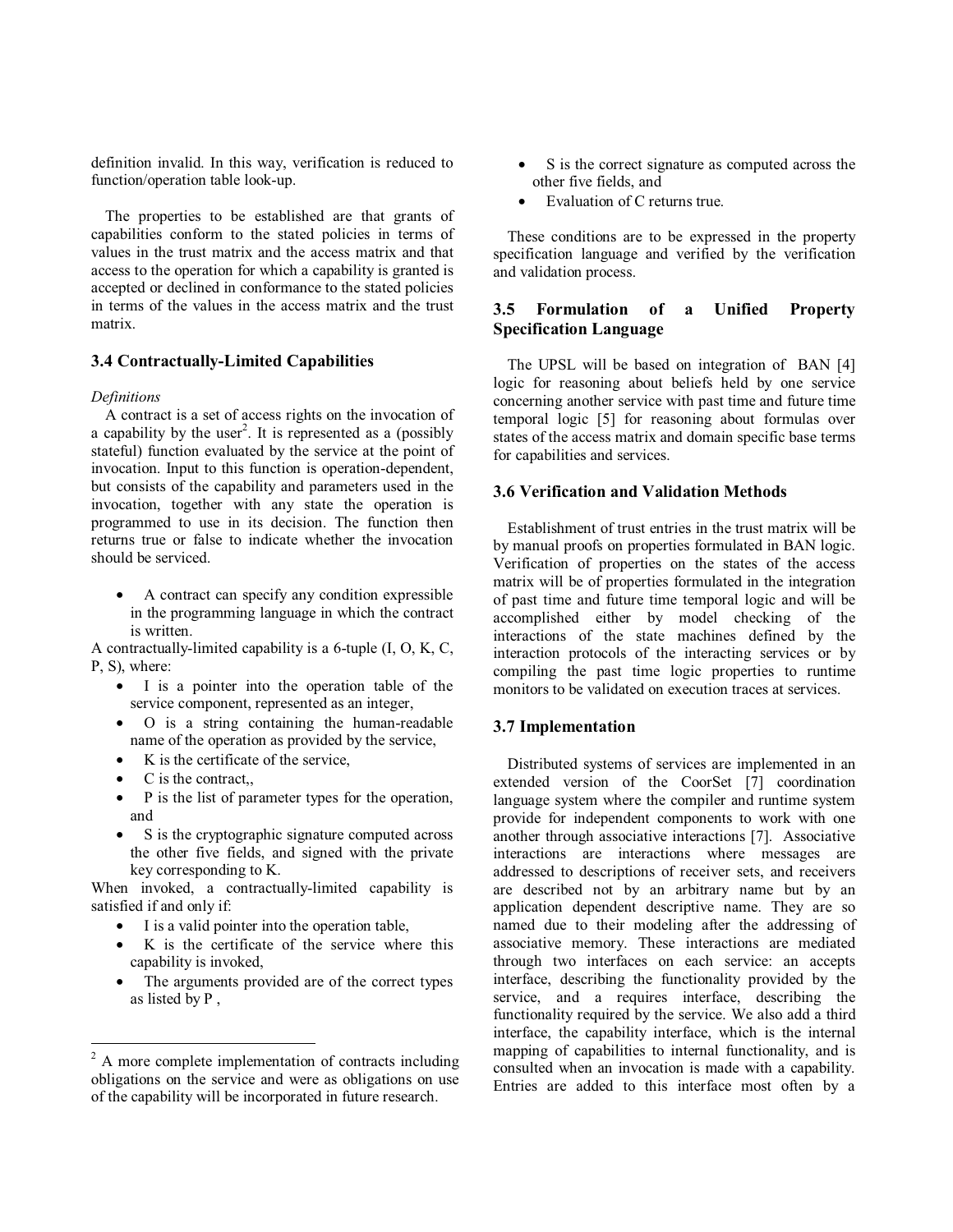successful handshake, although application routines may create and extend capabilities as well. Space precludes a detailed presentation of the extended CoorSet [7] (CapCoorSet [8]) system. Details are given in the referenced papers.

#### **3.8 Status**

 The logic upon which the property specification language is based has been formulated. The grammar for the translation system for the property specification language is being developed. An example distributed system of services has been coded and tested. Examples of properties for verification have been formulated.

## **4. Related Research**

 Each of the methods for verification and validation has an extensive (if not vast) literature. The research discussed here is confined to the relatively sparse literature on integration of multiple methods of V&V. There are numerous papers that address some degree of integration but literally none that we have been able to find that propose a unification and integration across all of static analysis, testing, model checking and runtime monitoring. For example, Richardson and Clarke addressed integration of testing and verification in 1985 [11]. There have been some research integrating various methods in pairs, for example Kuncak, et.al [9] discuss combining theorem proving with static analysis. There is considerable literature combining testing and runtime monitoring. McHugh in his dissertation [10], combined runtime monitoring with formal proofs. The Java PathFinder [6] project integrates formal specification of properties with runtime monitoring. One of the more interesting but peripherally related papers compares the effectiveness of different methods of V&V in experiments reported by Brat, et. al. [2].

## **5. Course Development**

 Bringing a comprehensive approach to V&V that exploits both synergisms and complementarities into the standard curriculum of computer science and computer engineering is essential to enable effective application of the unification. Development of graduate and undergraduate courses are integral to this research project. The classes will be the laboratories in which the concepts and their implementations are evaluated. A graduate seminar was offered in the Spring of 2005. The first offering of the undergraduate course will be in Fall

2006. The content for the undergraduate course will include:

- a. Design for test and verification.
- b. Unified Property Specification
- c. Introduction to program analysis (static analysis methods).
- d. Formal and complete approaches to testing: Specification of properties, behaviors and assertion Test coverage algorithms based on static

analysis processes

Testing as a continuous process integrating runtime monitoring with conventional testing, model checking and proof-based verification.

- a. Applied model checking: Model checking as the endpoint of testing Property formulation Compositional reasoning
- b. Classical Dijkstra/Hoare and other proof-based verification. This material is already covered in other courses and will not be repeated but the role of this material in a comprehensive approach to

verification and validation will be covered.

g. Run-Time Monitoring

Methods and Tools

Automated compilation of property monitors.

- h. Integration of all the methods in a coherent, complete structure for validation and verification.
- i. Extension of verification and validation to security policy issues such as information flow.
- j. Failure analysis, fault-tolerance, practical self stabilization, etc.
- k. Verification and validation of non-functional properties such as performance.

#### **6. Future Research**

 A comprehensive unification of verification and validation methods for software is a generation-long process. The immediate steps are to formalize the logic and the domain specific UPSL for access control in distributed systems of services, to formulate a comprehensive set of properties to be established, to map verification of the properties to methods for verification and validation and to then begin implementing a translation infrastructure which will support verification and validation process. But this example is merely a partial trial run for the unification approach.